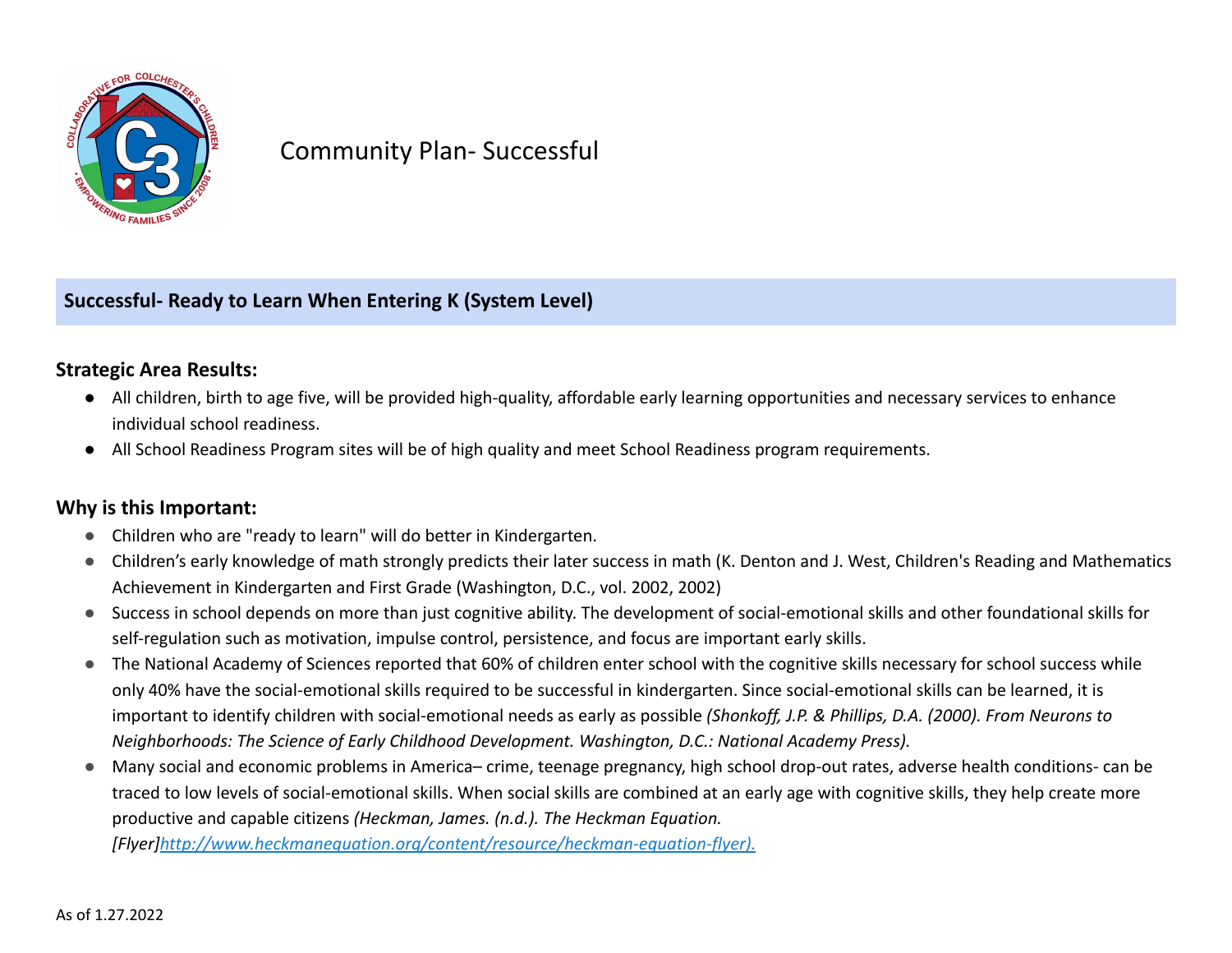- Quality pre-kindergarten programs reduce costly grade retention, special education services, and abuse and neglect. *(Ready Nation. (2012). Savings Now, Savings Later. [Flyer]. Retrieved from [http://www.readynation.org/uploads/20120910\\_ReadyNationSavingsNow.FinalLowRes.pdf\)](http://www.readynation.org/uploads/20120910_ReadyNationSavingsNow.FinalLowRes.pdf))*
- Long term outcomes for quality programs for the individual include higher school achievement, increased wages, delayed birth of first child, and increased home ownership. Returns to society are a reduction in special education costs, decreased welfare costs, less crime, and an increase in income tax. *(Center on the Developing Child. (n.d.) INBRIEF: Early Childhood Program Effectiveness. [Brief]. Retrieved from [http://www.developingchild.harvard.edu](http://www.developingchild.harvard.edu/)).*

#### **What works:**

- A community understanding of the importance of quality early learning experiences.
- A coordinated early care and education system that provides equal access to quality care, education, and support services for all children.
- Active participation of community members in early childhood initiatives.
- School Readiness programs that are in compliance with School Readiness policies.
- All early care and education programs within our community provide high-quality programming aligned with NAEYC program standards.

## **Current Conditions:**

- Affordable childcare is an issue in Colchester.
	- Early Head Start, Head Start, and School Readiness Programs are available in town.
- Many families cannot provide transportation for preschool.
- Covid has created significant disruptions in the childcare industry. Colchester programs have so far weathered the changes and remain open.
- Full-day/full-year early care and education opportunities are limited; especially for infants and toddlers.

## **Strategies:**

- Recommend changes in and advocate for new town, state, and federal policies and programs that are necessary for the development of a coordinated early care and education system that provides equal access to quality care, education, and support services for all children birth through age eight in Colchester.
- Foster partnerships among the providers of services to young children and families including School Readiness programs.
- Encourage public participation of all community members in planning and policy-making for young children.
- Build the community's understanding of the importance and value of early childhood experiences.
- Facilitate the coordination of the delivery of services to children and families, including (1) referral procedures for families with special needs and (2) before-and-after school child care for children attending preschool programs and (3) transition from Birth to Three to Preschool Services.